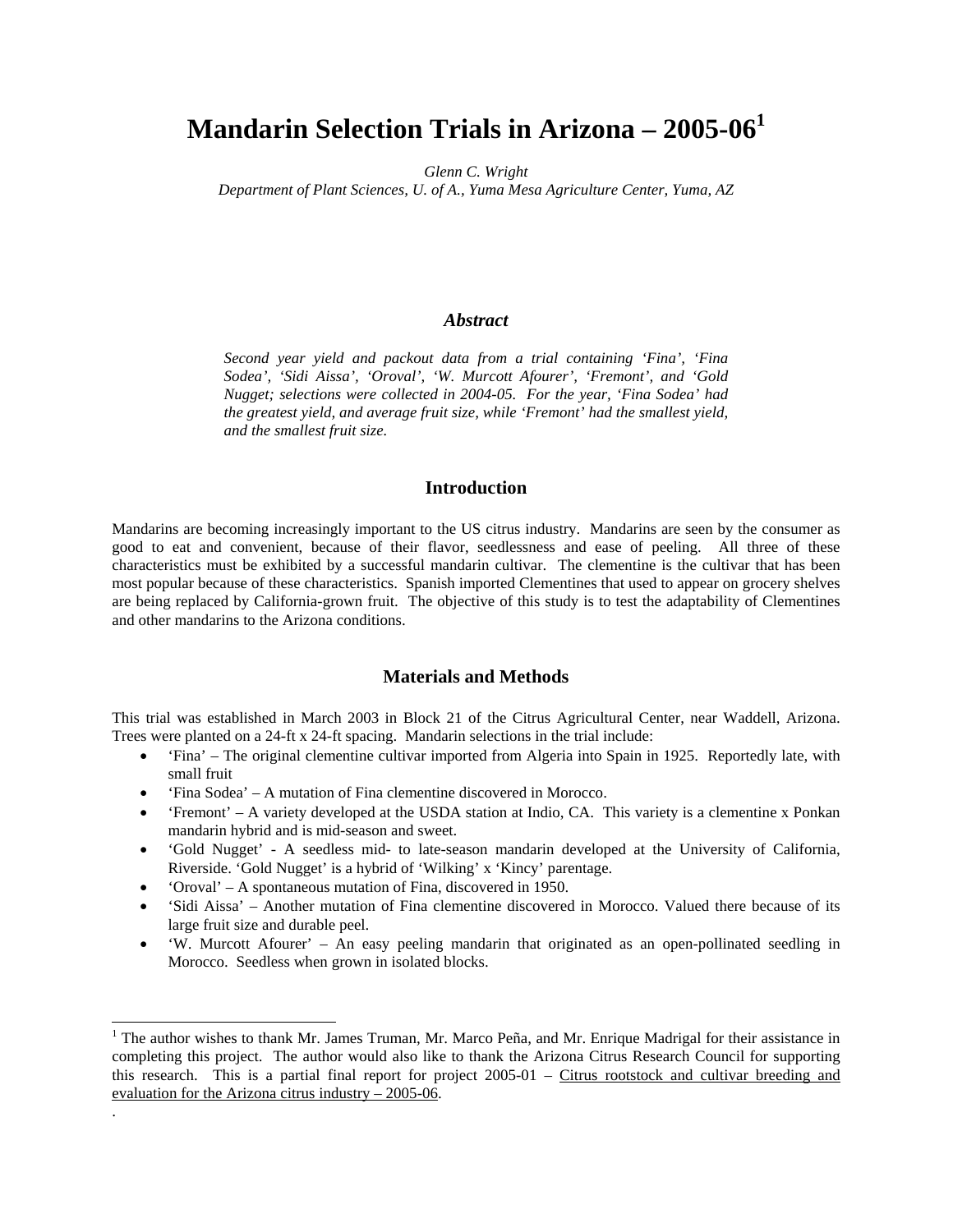The original plan was for there to be 15 trees of each variety. However due to mistakes while the trees were propagated and subsequent tree death, there range between 10 and 21 trees of each variety, except for 'W. Murcott Afourer' with 6 trees, and 'Gold' Nugget' with 4. All trees are on Carrizo citrange rootstock.

Irrigation is border flood, and normal cultural practices are used. Yield data is collected during the winter, and 2004-05 was the first harvest year for this trial. For 2004-05, trees were strip-picked on 12-6-05, except the 'W. Murcott Afourer' which had lost so much yield due to bird predation that we determined that the data for this cultivar for the year was a total loss. There was little yield for 'Gold Nugget' in 2005-06. For each harvest date, the entire quantity of harvested fruit from each tree was passed through an automated electronic eye sorter (Autoline, Inc., Reedley, CA), which provides weight, color, exterior quality and size data for each fruit. Fruit packout data is reported on a percentage basis. Ten fruit per tree were selected for fruit quality analysis. This analysis included % juice, juice pH, total solids, total acids, total solid to total acid ratio, peel thickness, and granulation.

All data was analyzed using SPSS 11.0 for Windows (SPSS Inc., Chicago, Illinois).

#### **Results and Discussion**

Second year yield for the trial is shown in Figure 1. There was little difference between the selections, except that 'Fremont' had the least yield, and 'Fina Sodea' had the most. All other selections were intermediate between these two. It is interesting to note that the two 'Clementine' cultivars from Morocco had the greatest yield. This may suggest that these cultivars are more adaptable to the Arizona desert climate. Packout of the cultivars is shown in Figure 2. Trees of 'Oroval' and 'Fina Sodea' had the largest fruit, while those of 'Fremont' had the smallest. 'Fina Sodea' and 'Oroval' fruit appear to be slightly larger than 'Fina' and 'Sidi Aissa' fruit, but 'Oroval' fruit are the largest of the four 'Clementine' selections in the trial. More yield and packout data need to be taken to confirm these trends.

'Fremont' fruit had the greatest juice content, the least granulation, the greatest solids and greatest acids among the cultivars tested (Table 1). This cultivar also had the best exterior fruit color and the least rounded fruit. Among the Clementines, there was little differentiation, other that 'Oroval' had the least exterior coloration. Again, more data needs to be taken to identify differences between these cultivars.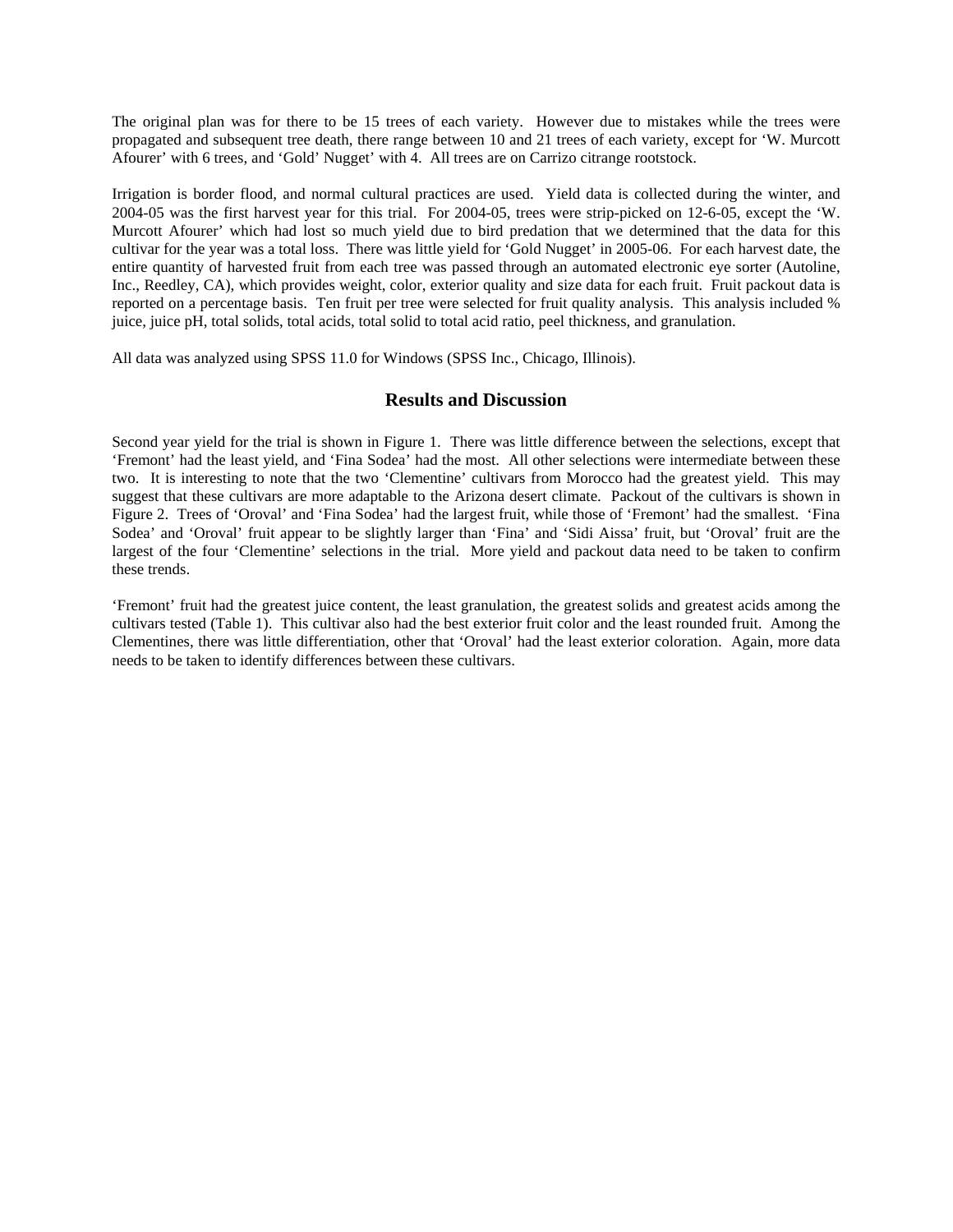

**Cultivar** 

Figure 1. Yields of five mandarin selections on Carrizo citrange rootstock for 2005-06 season. Overall yield for the year can be compared using the uppercase letters above each stacked bar.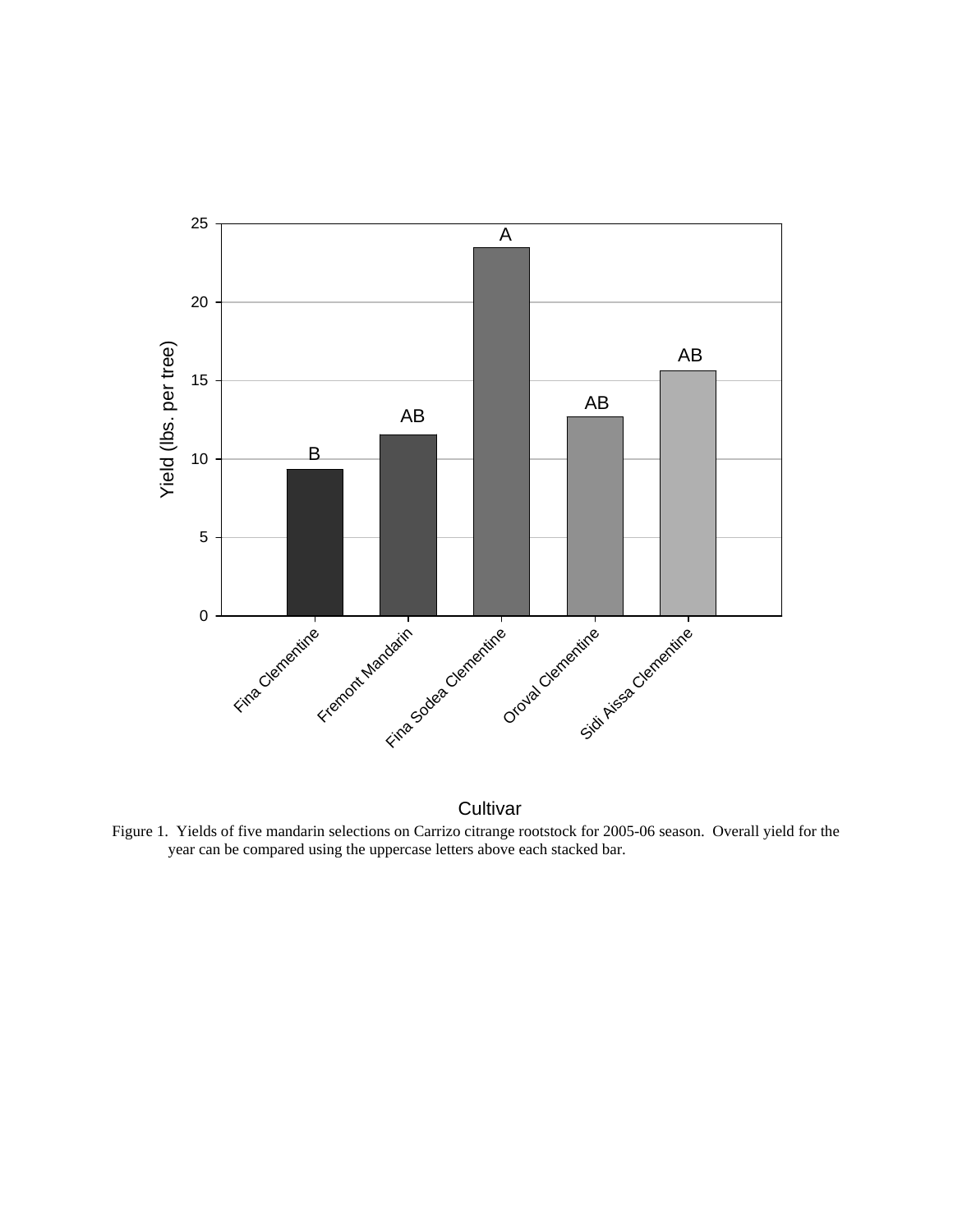

Figure 2. Packout of five mandarin selections on Carrizo citrange rootstock for 2005-06 season. Significant differences are shown by different letters within bars of the same shade. Bars of different shades cannot be statistically compared. Significant differences exist for the small fruit size; although no letters are shown. 'Fremont' has significantly more of the small fruit than do the other cultivars tested.